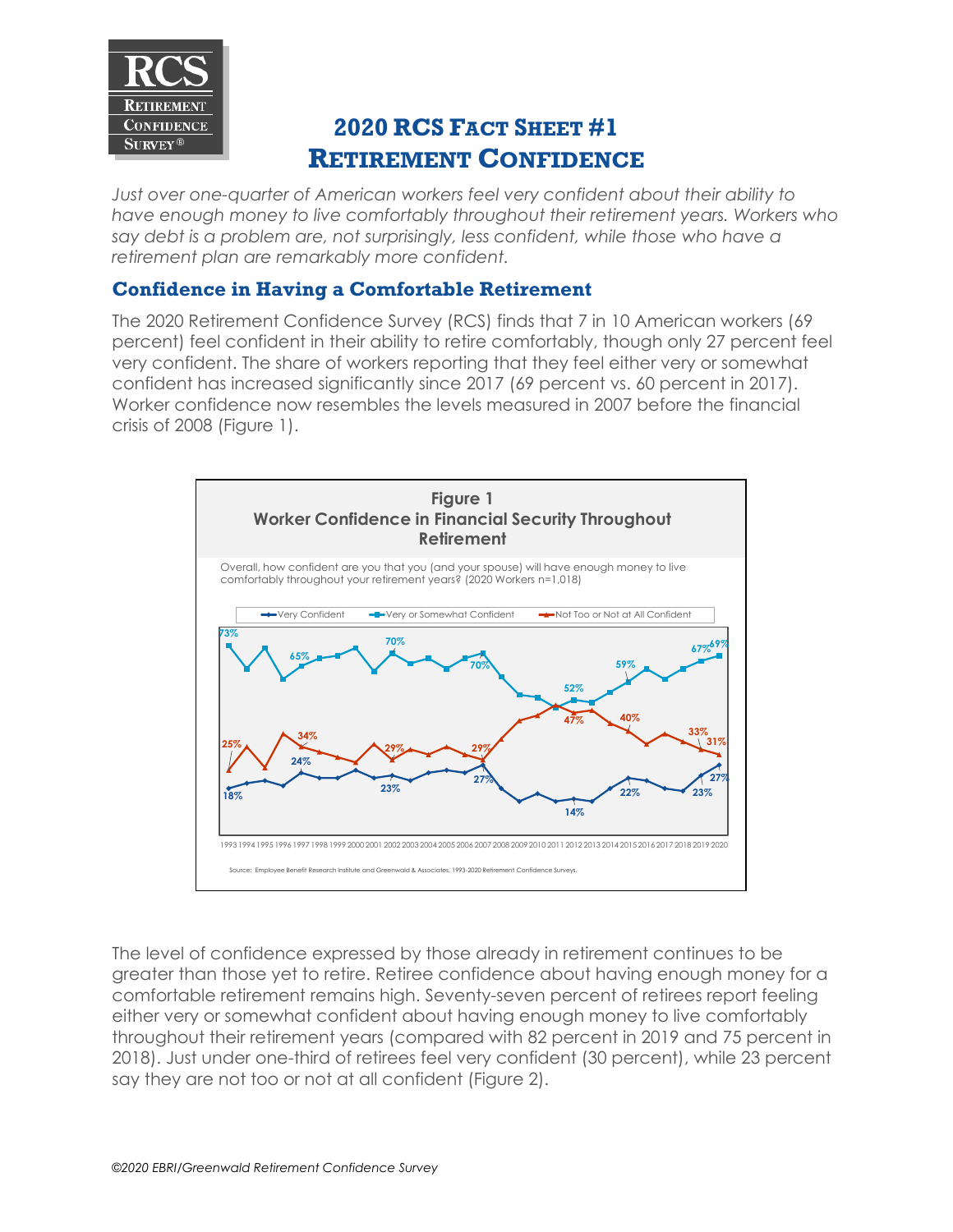

Retirement confidence continues to be strongly related to retirement plan participation, whether in a defined contribution (DC) plan, defined benefit (DB) plan, or individual retirement account (IRA). Workers reporting they or their spouse have money in a DC plan or IRA or have benefits in a DB plan from a current or previous employer are nearly twice as likely as those without any of these plans to be at least somewhat confident (78 percent with a plan vs. 41 percent without a plan) (Figure 3).

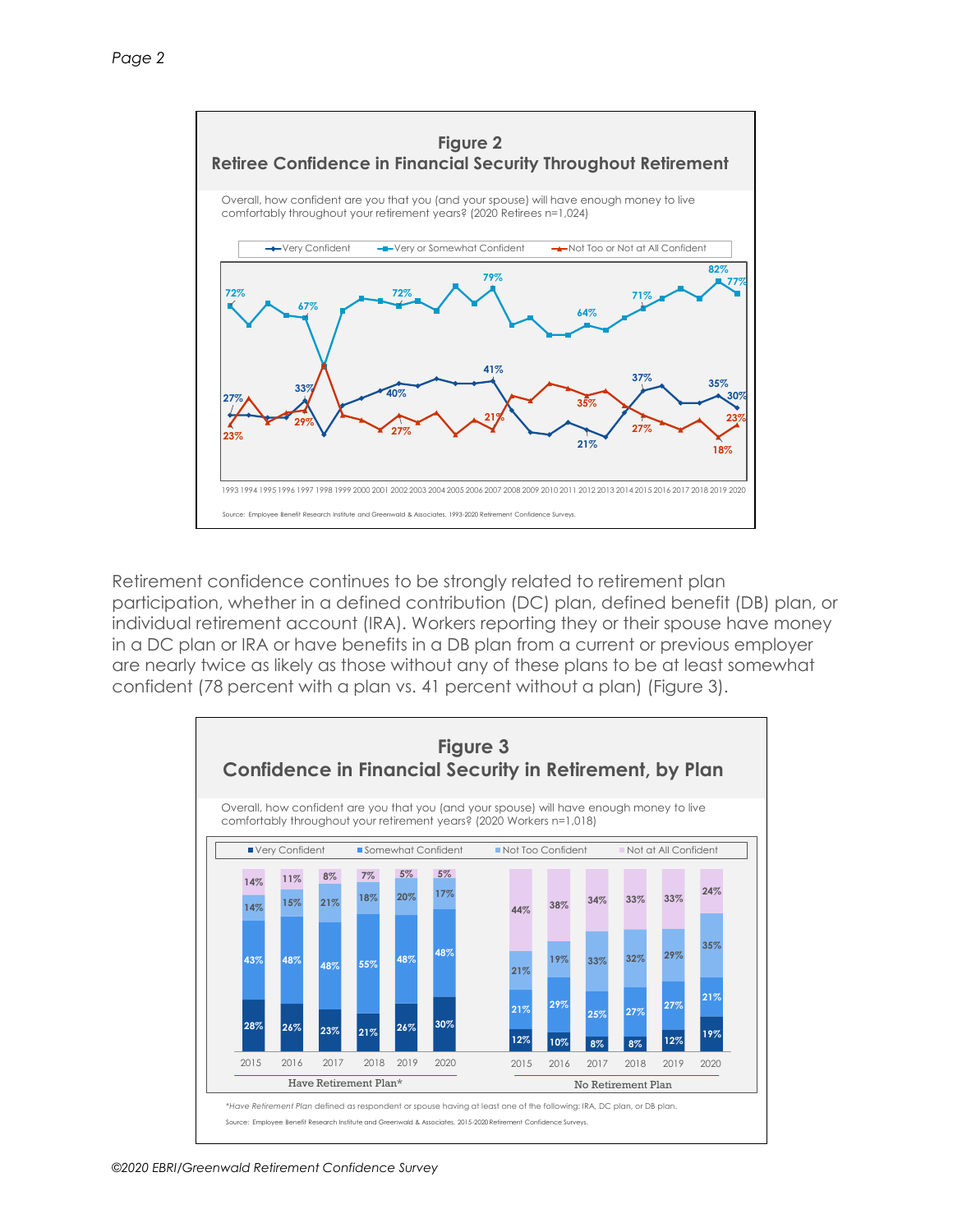## **Confidence in Other Financial Aspects of Retirement**

Three in four workers (75 percent) report feeling very or somewhat confident about being able to afford basic expenses in retirement, including 33 percent who feel very confident. Workers' confidence in their ability to afford basic expenses is higher than the confidence they report regarding their ability to pay for medical expenses in retirement. Almost 4 in 10 workers (36 percent) are not too or not at all confident they will have enough money for medical expenses in retirement. An even greater share is not too or not at all confident in their ability to pay for long-term care expenses: Nearly half (46 percent) do not feel confident about having enough money for long-term care in retirement (Figure 4).



Retirees, who are already in that life stage, express higher levels of confidence than workers in each of these financial aspects of retirement. Four out of five retirees (81 percent) feel at least somewhat confident in their ability to afford basic expenses throughout their retirement years. Seventy percent are very or somewhat confident about having enough money to cover medical expenses, and half (52 percent) feel very or somewhat confident in their ability to pay for long-term care (Figure 4).

## **Influence of Debt on Confidence**

Workers are more likely to say that debt is a problem for them than retirees. Fifty-eight percent of workers say debt is a problem for them, while 42 percent say debt is not a problem. In contrast, just 45 percent of retirees say that debt is a problem for them. Workers are twice as likely to say that debt is a major problem as retirees (20 percent vs. 10 percent) (Figure 5).

The RCS has consistently found a relationship between debt levels and retirement confidence. In 2020, 41 percent of workers with a major debt problem say they are very or somewhat confident about having enough money to live comfortably in retirement,